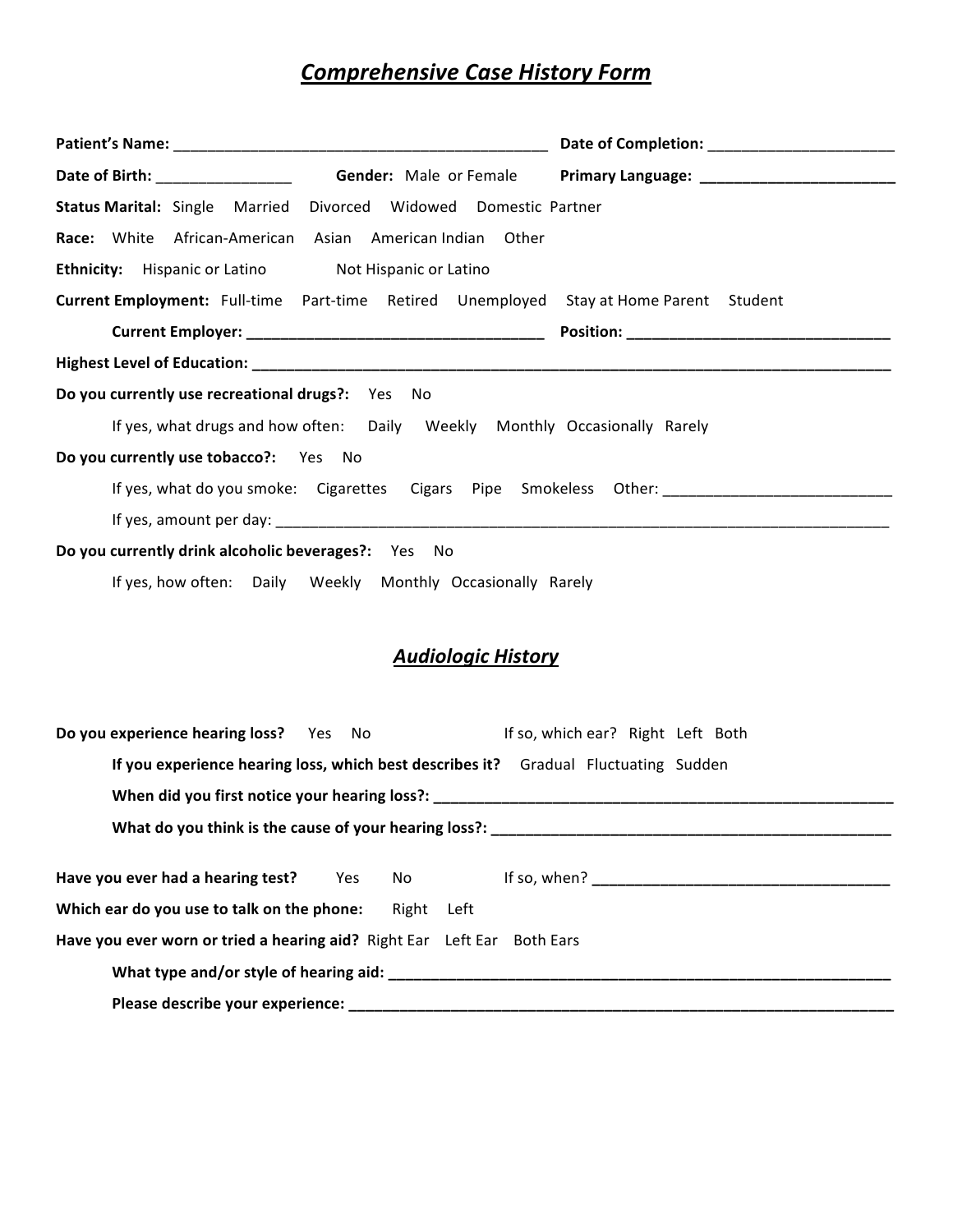### Do you still experience any of the following with your current hearing aid (please check all that apply):

- 
- 
- 
- 
- 
- 
- 
- 
- 
- ◊ Cleaning hearing aid O Changing battery O Battery life
	-
- ◊"""Some"sounds"are"too"loud ◊"""Trouble"understanding"in"quiet ◊"""Trouble"understanding"in"noise
- ◊"""Sounds"are"too"soft """" ◊"""Wind"noise ◊"""Do"not"like"the"appearance"of"aid
- ◊"""Pain ◊"""Trouble"using"telephone ◊"""Do"not"like"sound"of"own"voice
- ◊ Sounds are tinny or metallic O Feedback or whistling Cannot tell direction of sound
	-
	-
- ◊"""Naturalness"of"sound ◊"""Repair"issues ◊"""Other:"\_\_\_\_\_\_\_\_\_\_\_\_\_\_\_\_\_\_\_\_\_\_\_\_

### Please check all medical conditions that apply:

| <b>Developmental Disorders/Delays</b> | If checked, please explain:                                  |
|---------------------------------------|--------------------------------------------------------------|
| <b>Dizziness or Unsteadiness</b>      | If checked, is it accompanied by: Vomiting Nausea Ear Noises |
| <b>Ear Deformity</b>                  | If checked, Right ear Left Ear Both ears                     |
| <b>Ear Drainage</b>                   | If checked, Right ear Left Ear Both ears                     |
| Ear Pain                              | If checked, Right ear Left Ear Both ears                     |
| <b>Family History of Hearing Loss</b> | If checked, $who?$                                           |
| <b>History of Ear Infections</b>      | If checked, Right ear Left Ear Both ears If so, when?        |
| <b>History of Ear Wax Buildup</b>     |                                                              |
| <b>History of Noise Exposure</b>      | If checked, please describe?                                 |
| <b>Previous Ear Surgery</b>           | If checked, Right ear Left Ear Both ears If so, when?        |
| Tinnitus/Ringing/Noises in ears       | If checked, Right ear Left Ear Both ears Frequency?          |
| Other:                                | Please describe:                                             |

#### **Please answer the following questions:**

**Does a hearing problem cause you to feel embarrassed when you meet new people?** Yes Sometimes No Does a hearing problem cause you to feel frustrated when talking to members of your family? Yes Sometimes No **Do you have difficulty when someone speaks in a whisper?** Yes Sometimes No **Do you feel handicapped by a hearing problem?** Yes Sometimes No **Does a hearing problem cause you difficulty when visiting friends, relatives, or neighbors?** Yes Sometimes No Does a hearing problem cause you to attend religious services less often than you would like? Yes Sometimes No **Does a hearing problem cause you to have arguments with family members?** Yes Sometimes No Does a hearing problem cause you difficulty when listening to TV or radio? Yes Sometimes No Do you feel that any difficulty with your hearing limits or hampers your personal or social life? Yes Sometimes No Does a hearing problem cause you difficulty when in a restaurant with relatives or friends? Yes Sometimes No